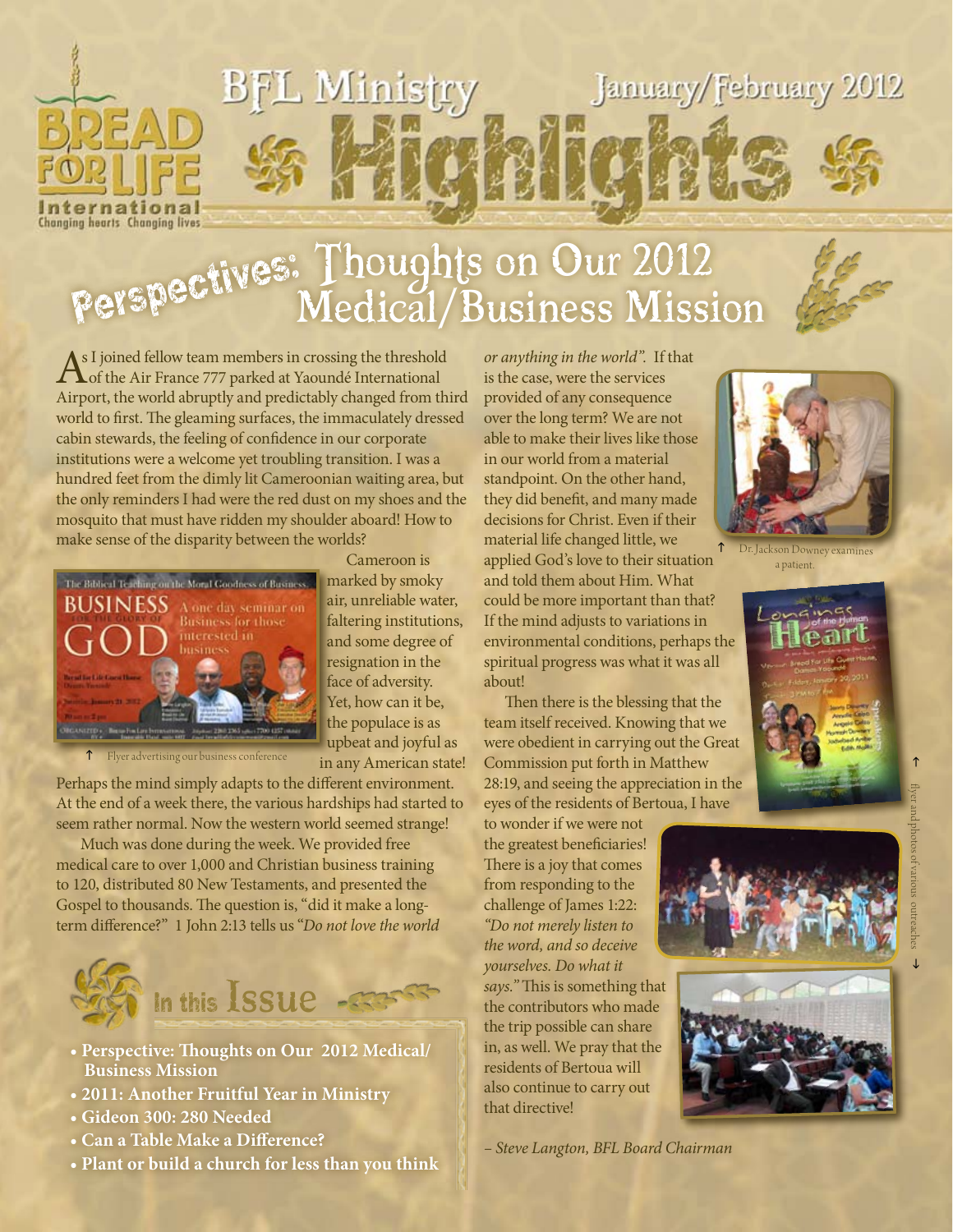# 2011: Another Fruitful **Wear in Ministry**

About two years ago, we made an appeal for folks to join the<br>
effort of BFL. The year 2011 may have found its place in the annals of history but its memories are still fresh in a cherish spot in our hearts. As we walk down memory lane, our hearts our filled with gratitude as we count the blessings the Lord accorded us in all the various spheres of ministry in which BFL was engaged in. A few highlights are: Prisons ministry, Christian Medical outreach, Church Planting, AWANA, Grace Orphanage, Rightly Dividing the Word Conference, Northern Women Literacy project and Staff development.







# Christian Medical **Outreach**

Led by Dr. Jackson Downey (BFL Board member) & Dr. Pascal Fongang (BFL National Medical Director), another major medical outreach took place in Tombel. More than 1,000 received 2

medical attention. More

## Prison Ministry

BFL continued its outreach to prisoners at the Kondengui Principal Prison (KPP), Yaounde and several other prisons in other regions of Cameroon. The Prison Ministry team led by Pastor Emmanuel CHONGWAN carried

out regularly activities every month with inmates at KPP. These activities include Bible study, Sunday worship service and catering for the physical welfare of the inmates. The Prison Ministry also visited and organized outreach and philanthropic assistance programmes in other major prisons in Cameroon: Douala Central Prison; Ebolowa Central Prison; Kribi Prison; Akonolinga Prison; Mbalmayo Prison; Mfou Prison. Through the Prison Ministry, BFL was able to reach several thousand inmates with 1,491 making commitments to follow Christ.

Waiting to be consulted at a local hospital



### Church Plant

By the grace of God, BFL made another stride in the domain of church planting with the establishment of Hope Community Baptist Church, Tombel. This church is an eloquent testimony of BFL endeavours to complement the efforts of the indigenous African church. A team from First Baptist Church Kerrville together with BFL conducted a week long evangelistic crusade that birthed this new church. The church continues to grow spiritually and numerically.



 $\leftarrow$  BFL Medical Volunteer, Marci Kennedy and a local nurse interact with patients waiting to be seen at medical outreach



 $\uparrow$  Church plant and evangelistic outreaches  $\downarrow$ 



### Children Outreach (AWANA Programme)

Bread for Life children outreach made major headways in reaching out to children with the gospel and building their faith through a variety of fun-filled learning activities using the AWANA



also reached by proxy. h Our Awana kids program



h Sallie Nix from Hope Arkansas interacts with Orphans

curriculum. Through AWANA, Martin ENYANG and his team organized activities for children twice each month (on Saturdays) and weekly (every Saturday) during the holidays. The program averages 100 kids. Many parents are

### Grace Orphanage

Grace Tait orphanage witnessed an amazing story of resilience, surviving the transition to glory of its founder Mummy Grace Tait. We praise God for Mark Waits and his family who moved over to Cameroon to keep the orphanage afloat. Grace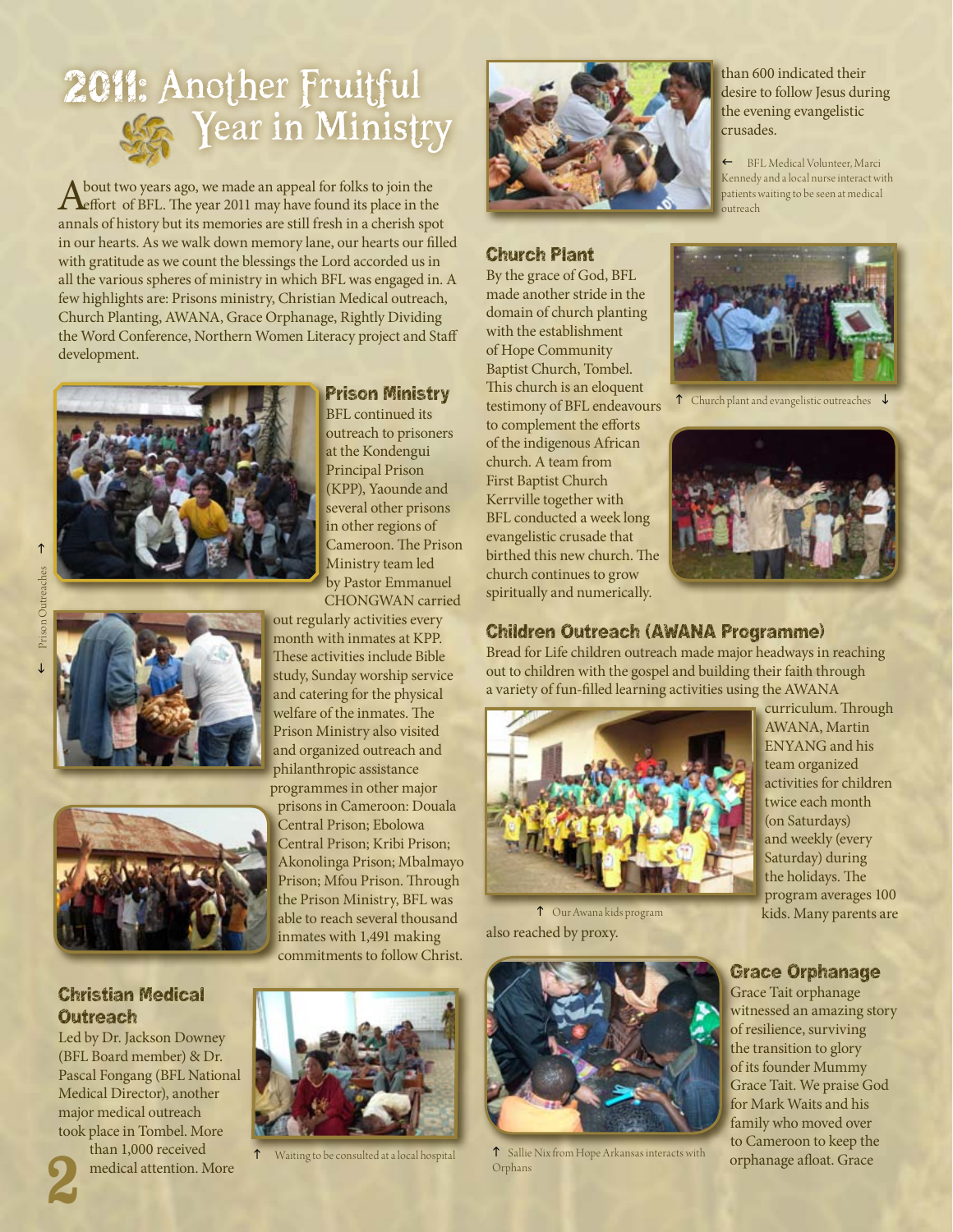

Orphanage continued to provide a home and meet the needs of young orphans in the North West Region.

 $\leftarrow$  orphans display their Christmas present

#### Northern Women Literacy Programme

This budding initiative from BFL entered its 2nd year of operation in 2011, with more Muslim women being provided an opportunity



to go school. Most young women in Northern Cameroon are deprived of education due to early marriages. The aforementioned programme is a great source of hope for them. In 2011 the school had 25 registered students. Due to some personal challenges and constrains in resources the staff and student team was reduce

but that has in no way diminished the passion and enthusiasm of Adeline TALLA and her team for the programme.

#### Staff development

In a bid to better position itself to fully maximise its ministry potentials and better accomplish its vision BFL has continue to expand and build the capacity of its staff. Four new brethren joined the BFL Staff in 2011. Godlove NSULI joined the Agriculture department; Edith MOLIKI assumed the responsibility of coordinating the work of CADAC (Community Awareness & Development Association Cameroon, a subsidiary of BFL) while ASANGA FON came in as Director of Resource Development for BFL. With this new breed on board, BFL hopes to further enhance its capacity and broaden

the scope of its outreach.

 $\rightarrow$  Earnest Diji, Steve Langton, Ernest Ehabe, David Seller & Joe Lutz at a visit to a Baka Village



Steve Langton & our small business grant recipient



h DR. Pascal, Joe Lutz & steve Langton in Bertoua during outreachrecipient





*Ernest Ehabe with church leaders in Bamenda*

#### Note of gratitude

As we soared into high altitude in our ministerial accomplishment in 2011, our attitude has remained that of gratitude. We acknowledge that we were able to soar so high because you gave us your wings. Your partnership has been vital to our ability to deliver in our vision and goals for 2011. We are so very grateful that you obeyed God and stood with this vision throughout 2011. Thank you so much.

*– Asanga Fon, Director of Resource Development*



# Gideon 300: 280 Needed

contribution of \$25 or more) to partner with BFL. This vision still resonates clearly today as it did two years ago. If we must continue to address the issues of spiritual and physical hunger in West and Central Africa; assist the indigenous church to become spiritually, socially and economically vibrant and connect resources with needs in the name of Jesus Christ then we need you to stand with us in prayer and

Whether a "freshman" or an "old broom" in the BFL team, it does not take long on board for any conscious observer to apprehend some vital realities of the ministry. As I assume the role of Director of Resource Development, one of the pertinent realities that caught my attention is the disproportion between the needs longing to be met and the resources available to meet them.

 Two years ago, I am told, Brother Ernest EHABE, BFL's president began the Gideon 300 vision. This was an appeal for 300 men and women who will commit themselves (with a monthly



h Meal time at Grace Tait Children's Home

in sponsorship. Your financial contributions will help provide the financial base needed to cover the on-going administrative cost of the ministry.

 God has already blessed us with 20 individuals who have heeded to the call. We still need 280 more persons to come on board for us to meet the goal of "Gideon 300". If you feel burden to join this support base, please contact us.

3